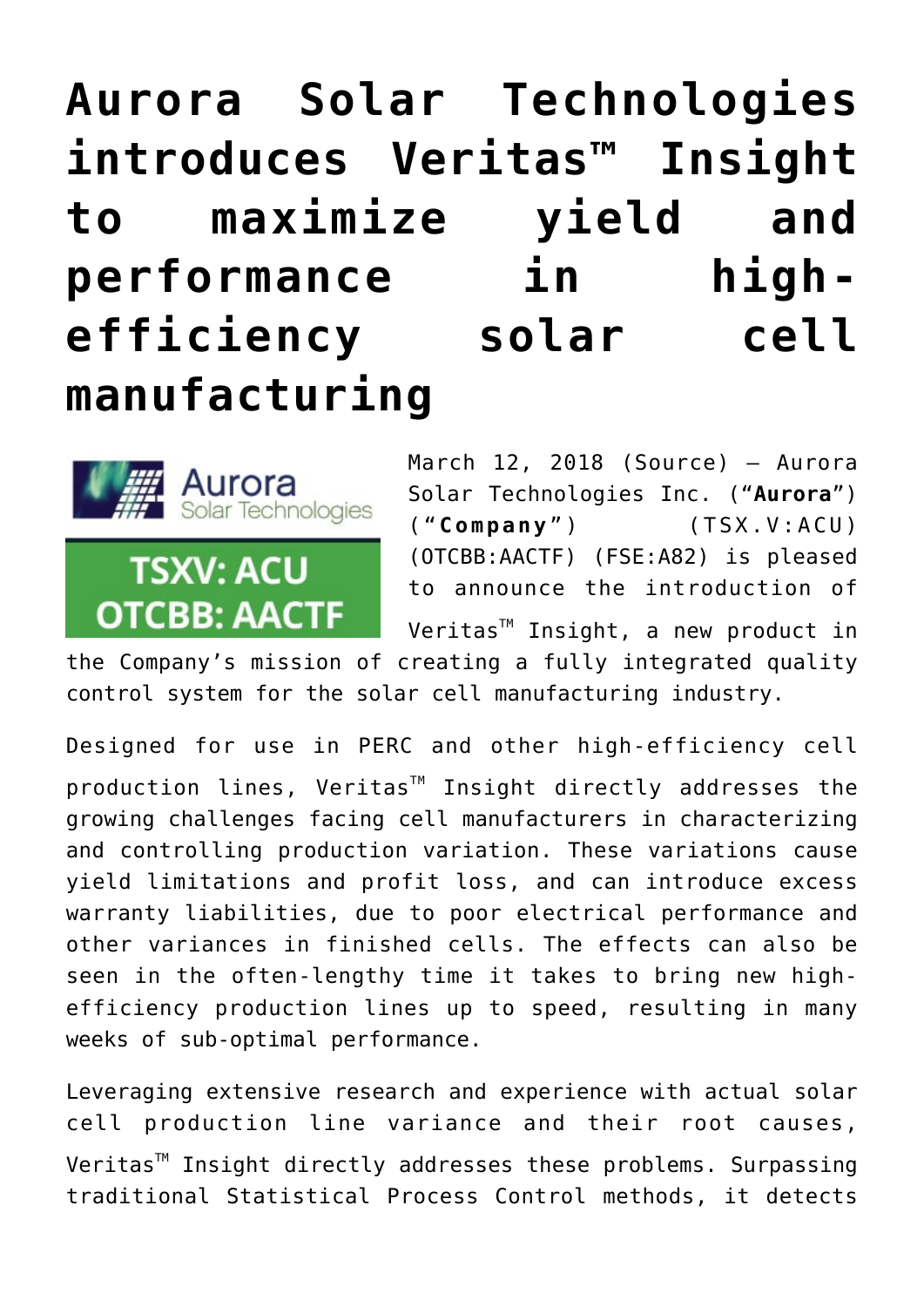and interprets complex process deviations or faults that cannot be directly discerned, but cause protracted declines in average efficiency or costly quality issues in the field. It reveals causal relationships between finished cell electrical variations and controllable upstream fabrication process variations in real-time. This allows production personnel to see, understand and manage tradeoffs and fluctuations as these  $occur$  in production. Veritas<sup> $M$ </sup> Insight provides these benefits with end-of-line cell performance alone or in combination with other production line measurements.

"Manufacturers urgently need to make use of the powerful information embedded within the enormous quantity of production data being generated as the industry scales to hundreds of gigawatts of annual production," stated Gordon Deans, Aurora's Chief Operating Officer. "This is especially vital for high-efficiency cell designs such as PERC, bifacial,

 $heterojunction$  and other technologies. Veritas<sup>TM</sup> Insight now serves this need by transforming this valuable stream of data into actionable information to boost manufacturing yield and detect hidden process behaviour that affects product quality."

Numerous high-efficiency solar cell manufacturers have already expressed a strong interest in the use of this novel tool to accelerate their manufacturing competitiveness and reduce  $costs$  in ramp-up and regular operations. Veritas<sup>TM</sup> Insight continues Aurora's mission to provide robust, intuitive and powerful process measurement, visualization and control products, and will be available starting in April 2018.

## **About Aurora Solar Technologies:**

Aurora's mission is to deliver exceptional results to the photovoltaic industry through measurement, visualization and control of critical processes during solar cell manufacturing. We measure and map the results of critical cell fabrication processes, providing real-time visualization of material